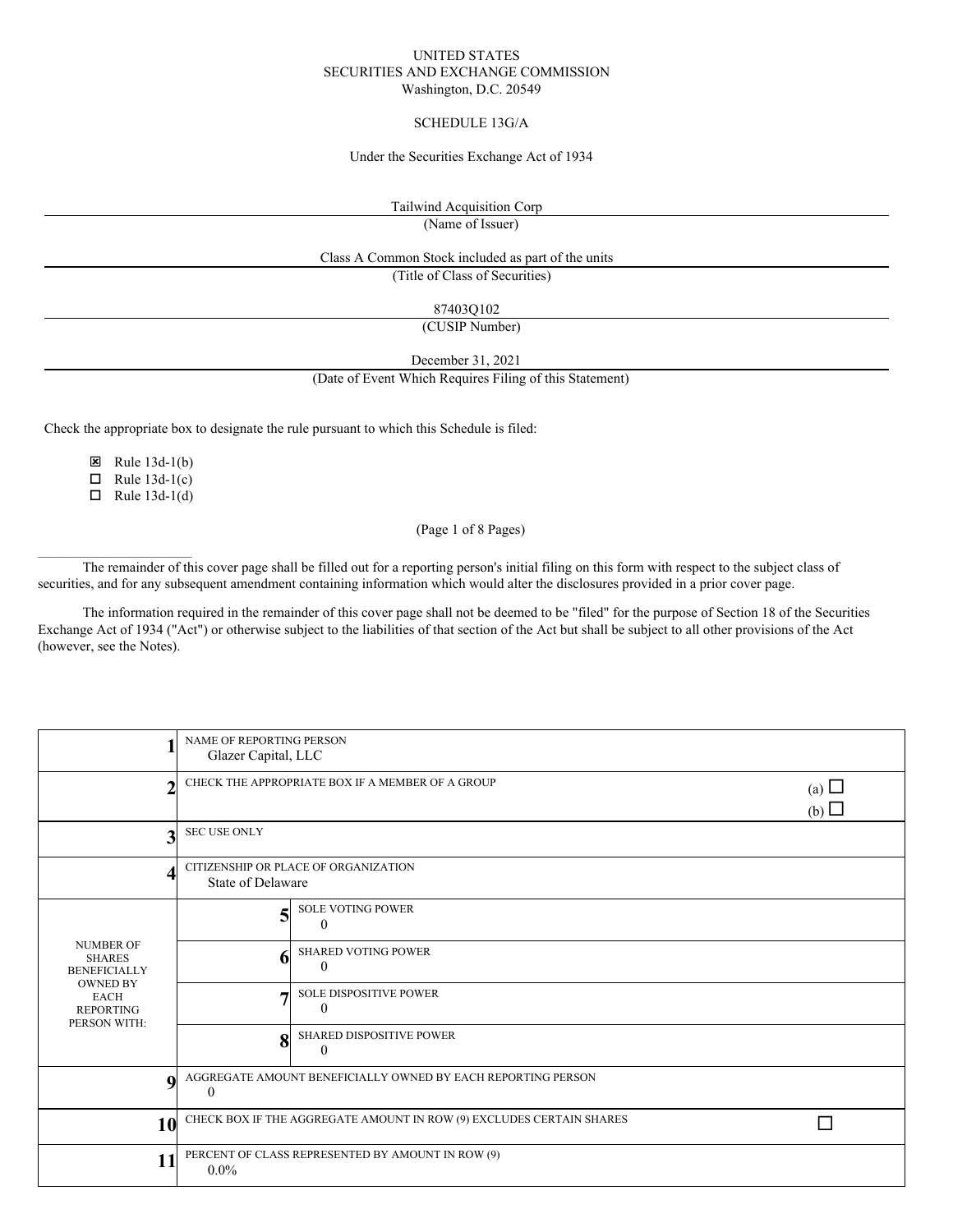| ٠                                                                                                                              | NAME OF REPORTING PERSON<br>Paul J. Glazer                               |                                               |  |  |  |
|--------------------------------------------------------------------------------------------------------------------------------|--------------------------------------------------------------------------|-----------------------------------------------|--|--|--|
| ↑                                                                                                                              | CHECK THE APPROPRIATE BOX IF A MEMBER OF A GROUP<br>(a) $\Box$<br>(b)    |                                               |  |  |  |
| 3                                                                                                                              | <b>SEC USE ONLY</b>                                                      |                                               |  |  |  |
| Δ                                                                                                                              | CITIZENSHIP OR PLACE OF ORGANIZATION<br><b>United States</b>             |                                               |  |  |  |
| <b>NUMBER OF</b><br><b>SHARES</b><br><b>BENEFICIALLY</b><br><b>OWNED BY</b><br><b>EACH</b><br><b>REPORTING</b><br>PERSON WITH: | 5                                                                        | <b>SOLE VOTING POWER</b><br>$\Omega$          |  |  |  |
|                                                                                                                                | 6                                                                        | <b>SHARED VOTING POWER</b><br>$\Omega$        |  |  |  |
|                                                                                                                                |                                                                          | <b>SOLE DISPOSITIVE POWER</b><br>$\mathbf{0}$ |  |  |  |
|                                                                                                                                | 8                                                                        | <b>SHARED DISPOSITIVE POWER</b><br>$\Omega$   |  |  |  |
| $\boldsymbol{9}$                                                                                                               | AGGREGATE AMOUNT BENEFICIALLY OWNED BY EACH REPORTING PERSON<br>$\theta$ |                                               |  |  |  |
| 10                                                                                                                             | CHECK BOX IF THE AGGREGATE AMOUNT IN ROW (9) EXCLUDES CERTAIN SHARES     |                                               |  |  |  |
| 11                                                                                                                             | PERCENT OF CLASS REPRESENTED BY AMOUNT IN ROW (9)<br>$0.0\%$             |                                               |  |  |  |
| 12                                                                                                                             | TYPE OF REPORTING PERSON<br>$_{\rm IN}$                                  |                                               |  |  |  |

#### **Item 1(a). NAME OF ISSUER:**

The name of the issuer is Tailwind Acquisition Corp (the "Company").

### **Item 1(b). ADDRESS OF ISSUER'S PRINCIPAL EXECUTIVE OFFICES:**

The Company's principal executive offices are located at 1545 Courtney Ave, Los Angeles, CA 90046

# **Item 2(a). NAME OF PERSON FILING:**

This statement is filed by:

- (i) Glazer Capital, LLC, a Delaware limited liability company ("Glazer Capital"), with respect to the shares of Common Stock (as defined in Item 2(d)) held by certain funds and managed accounts to which Glazer Capital serves as investment manager (collectively, the "Glazer Funds"); and
- (ii) Mr. Paul J. Glazer ("Mr. Glazer"), who serves as the Managing Member of Glazer Capital, with respect to the shares of Common Stock held by the Glazer Funds.

The foregoing persons are hereinafter sometimes collectively referred to as the "Reporting Persons."

The filing of this statement should not be construed as an admission that any of the Reporting Persons is, for the purposes of Section 13 of the Act, the beneficial owner of the shares of Common Stock reported herein.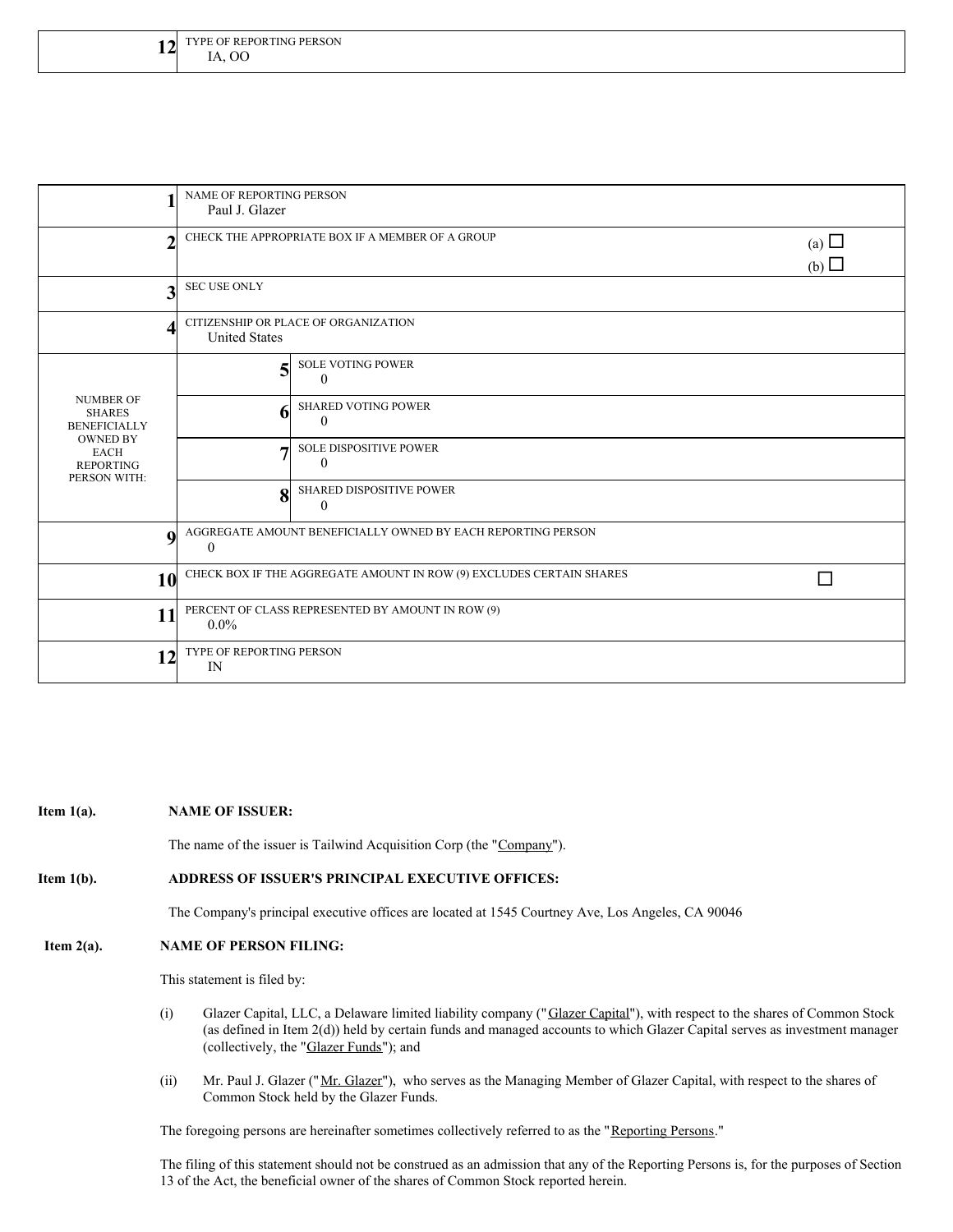**Item 2(b). ADDRESS OF PRINCIPAL BUSINESS OFFICE OR, IF NONE, RESIDENCE:**

The address of the business office of each of the Reporting Persons is 250 West 55 th Street, Suite 30A, New York, New York 10019.

## **Item 2(c). CITIZENSHIP:**

Glazer Capital is a Delaware limited liability company. Mr. Glazer is a United States citizen.

## **Item 2(d). TITLE OF CLASS OF SECURITIES:**

Class A Common Stock included as part of the units

**REPORTED ON BY THE PARENT HOLDING COMPANY.**

#### **Item 2(e). CUSIP NUMBER:**

87403Q102

## Item 3. IF THIS STATEMENT IS FILED PURSUANT TO RULES 13d-1(b) OR 13d-2(b) OR (c), CHECK WHETHER THE **PERSON FILING IS A:**

(a)  $\Box$  Broker or dealer registered under Section 15 of the Act (15 U.S.C. 780);

|         | (b)                                                                     | □                                                                                            | Bank as defined in Section $3(a)(6)$ of the Act (15 U.S.C. 78c);                                                                                                                                                            |  |  |
|---------|-------------------------------------------------------------------------|----------------------------------------------------------------------------------------------|-----------------------------------------------------------------------------------------------------------------------------------------------------------------------------------------------------------------------------|--|--|
|         | (c)                                                                     | $\Box$                                                                                       | Insurance company as defined in Section $3(a)(19)$ of the Act (15 U.S.C. 78c);                                                                                                                                              |  |  |
|         | (d)                                                                     | $\Box$                                                                                       | Investment company registered under Section 8 of the Investment Company Act of 1940 (15 U.S.C. 80a-8);                                                                                                                      |  |  |
|         | (e)                                                                     | ×                                                                                            | Investment adviser in accordance with Rule $13d-1(b)(1)(ii)(E)$ ;                                                                                                                                                           |  |  |
|         | (f)                                                                     | $\Box$                                                                                       | Employee benefit plan or endowment fund in accordance with<br>Rule $13d-1(b)(1)(ii)(F)$ ;                                                                                                                                   |  |  |
|         | (g)                                                                     | ⊠                                                                                            | Parent holding company or control person in accordance with<br>Rule $13d-1(b)(1)(ii)(G);$                                                                                                                                   |  |  |
|         | (h)                                                                     | □                                                                                            | Savings association as defined in Section 3(b) of the Federal Deposit Insurance Act (12 U.S.C. 1813);                                                                                                                       |  |  |
|         | (i)                                                                     | $\Box$                                                                                       | Church plan that is excluded from the definition of an investment company under Section $3(c)(14)$ of the<br>Investment Company Act (15 U.S.C. 80a-3);                                                                      |  |  |
|         | (i)                                                                     | $\Box$                                                                                       | Non-U.S. institution in accordance with Rule $13d-1(b)(1)(ii)(J)$ ;                                                                                                                                                         |  |  |
|         | (k)                                                                     | □                                                                                            | Group, in accordance with Rule $13d-1(b)(1)(ii)(K)$ .                                                                                                                                                                       |  |  |
|         |                                                                         |                                                                                              | If filing as a non-U.S. institution in accordance with Rule $13d-1(b)(1)(ii)(J)$ , please<br>specify the type of institution:                                                                                               |  |  |
| Item 4. | <b>OWNERSHIP</b>                                                        |                                                                                              |                                                                                                                                                                                                                             |  |  |
|         |                                                                         |                                                                                              | The information required by Items $4(a) - (c)$ is set forth in Rows $(5) - (11)$ of the cover page for each Reporting Person hereto and<br>is incorporated herein by reference for each such Reporting Person.              |  |  |
| Item 5. | <b>OWNERSHIP OF FIVE PERCENT OR LESS OF A CLASS.</b>                    |                                                                                              |                                                                                                                                                                                                                             |  |  |
|         |                                                                         |                                                                                              | If this statement is being filed to report the fact that as of the date hereof the reporting person has ceased to be the beneficial owner<br>of more than five percent of the class of securities, check the following [X]. |  |  |
| Item 6. | <b>OWNERSHIP OF MORE THAN FIVE PERCENT ON BEHALF OF ANOTHER PERSON.</b> |                                                                                              |                                                                                                                                                                                                                             |  |  |
|         | Not applicable.                                                         |                                                                                              |                                                                                                                                                                                                                             |  |  |
| Item 7. |                                                                         | <b>IDENTIFICATION AND CLASSIFICATION OF THE SUBSIDIARY WHICH ACOUIRED THE SECURITY BEING</b> |                                                                                                                                                                                                                             |  |  |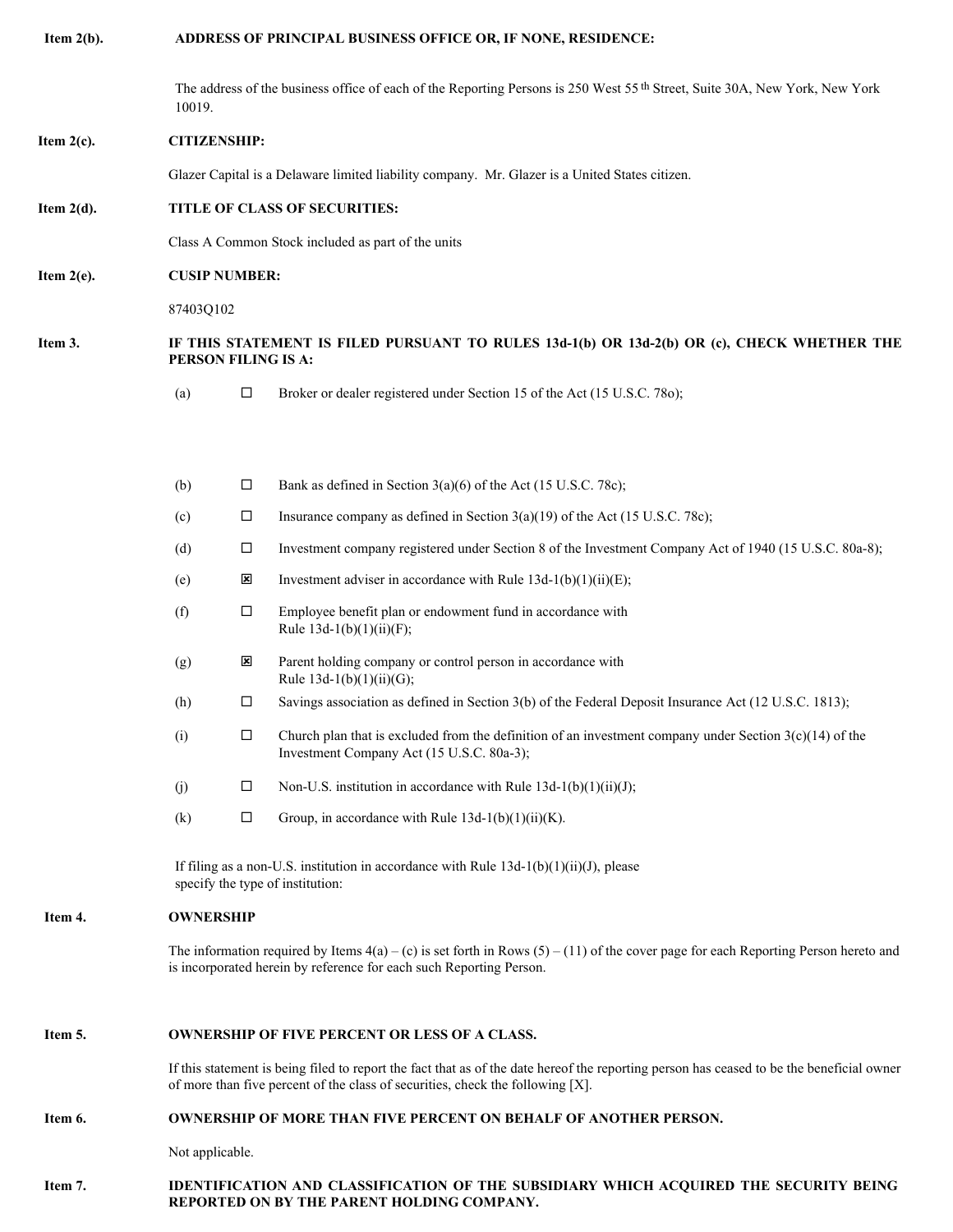Not applicable.

# **Item 8. IDENTIFICATION AND CLASSIFICATION OF MEMBERS OF THE GROUP.**

Not applicable.

## **Item 9. NOTICE OF DISSOLUTION OF GROUP.**

Not applicable.

# **Item 10. CERTIFICATION.**

Each of the Reporting Persons hereby makes the following certification:

By signing below each Reporting Person certifies that, to the best of its or his knowledge and belief, the securities referred to above were acquired and are held in the ordinary course of business and were not acquired and are not held for the purpose of or with the effect of changing or influencing the control of the issuer of the securities and were not acquired and are not held in connection with or as a participant in any transaction having that purpose or effect.

### **SIGNATURES**

After reasonable inquiry and to the best of its or his knowledge and belief, each of the undersigned certifies that the information set forth in this statement is true, complete and correct.

DATE: February 14, 2022

**GLAZER CAPITAL, LLC**

By: /s/ Paul J. Glazer Name: Paul J. Glazer Title: Managing Member

/s/ Paul J. Glazer **PAUL J. GLAZER**